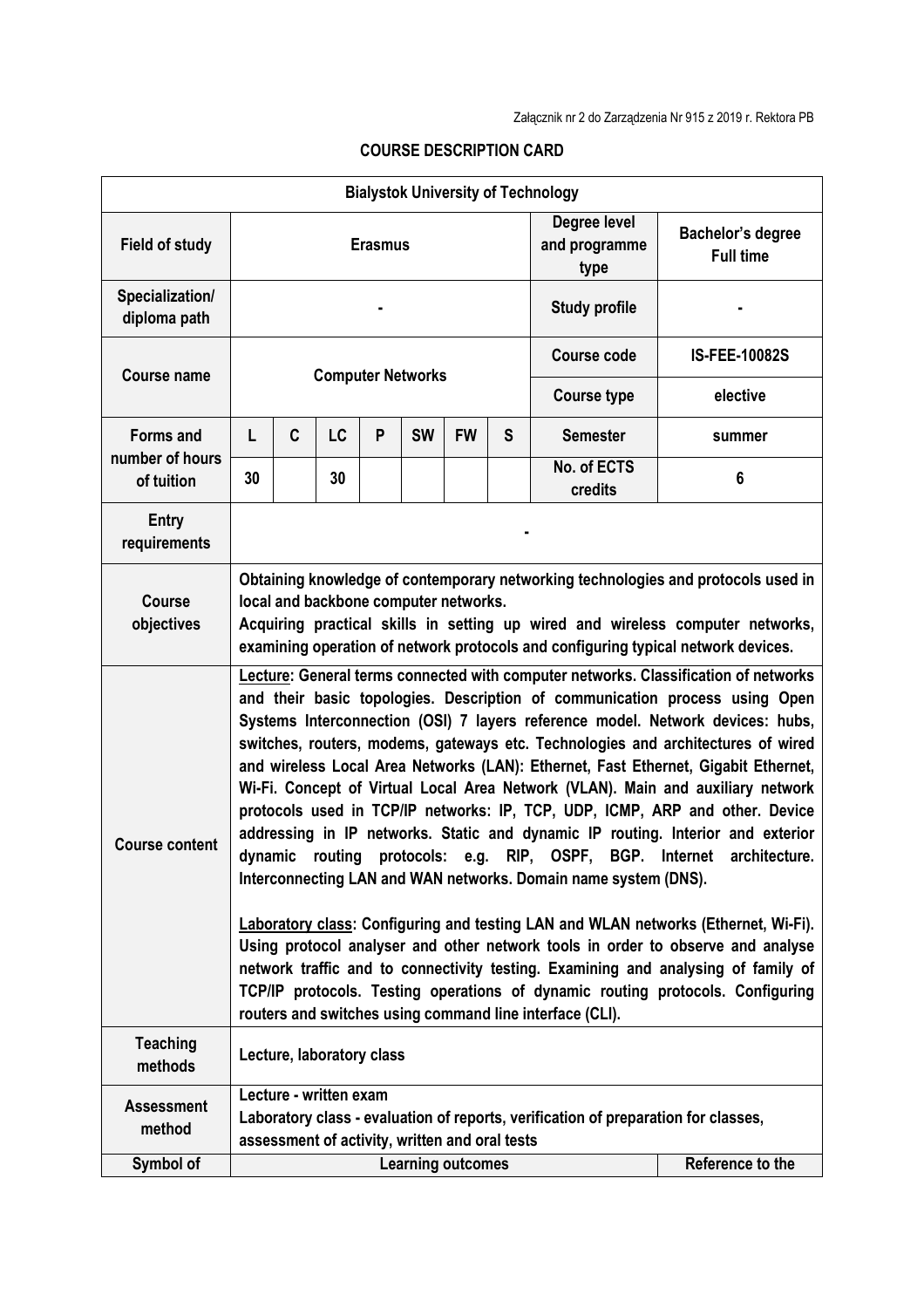| learning                                                                            |                                                                                                     | learning outcomes for  |        |  |  |  |  |
|-------------------------------------------------------------------------------------|-----------------------------------------------------------------------------------------------------|------------------------|--------|--|--|--|--|
| outcome                                                                             |                                                                                                     | the field of study     |        |  |  |  |  |
| LO1                                                                                 | Student describes a communication process using the<br>layered model,                               |                        |        |  |  |  |  |
|                                                                                     | explains the architecture and functionalities of technologies                                       |                        |        |  |  |  |  |
| LO <sub>2</sub>                                                                     | and devices used in wired and wireless local area networks,                                         |                        |        |  |  |  |  |
|                                                                                     | describes features and functions of main and auxiliary                                              |                        |        |  |  |  |  |
|                                                                                     | protocols used in TCP/IP networks and practically checks                                            |                        |        |  |  |  |  |
| LO <sub>3</sub>                                                                     | their operations using network analyser and other network                                           |                        |        |  |  |  |  |
|                                                                                     | tools.                                                                                              |                        |        |  |  |  |  |
| <b>LO4</b>                                                                          | calculates IP addressing and subnetting parameters,                                                 |                        |        |  |  |  |  |
|                                                                                     | configures stations, network devices and services in LAN                                            |                        |        |  |  |  |  |
| LO <sub>5</sub>                                                                     | and WLAN networks and checks their functionality using                                              |                        |        |  |  |  |  |
|                                                                                     | typical network tools.                                                                              |                        |        |  |  |  |  |
| LO <sub>6</sub>                                                                     |                                                                                                     |                        |        |  |  |  |  |
| Symbol of                                                                           |                                                                                                     | Type of tuition during |        |  |  |  |  |
| learning                                                                            | Methods of assessing the learning outcomes                                                          | which the outcome is   |        |  |  |  |  |
| outcome                                                                             |                                                                                                     | assessed               |        |  |  |  |  |
| LO1                                                                                 | written exam                                                                                        | L                      |        |  |  |  |  |
| LO <sub>2</sub>                                                                     | written exam                                                                                        | L                      |        |  |  |  |  |
| LO <sub>3</sub>                                                                     | written exam, evaluation of reports, assessment of activity,<br>short written quiz, final oral test | L, LC                  |        |  |  |  |  |
| <b>LO4</b>                                                                          | written exam                                                                                        | L                      |        |  |  |  |  |
| LO <sub>5</sub>                                                                     | evaluation of reports, assessment of activity, short written<br>quiz, final oral test.              | LC                     |        |  |  |  |  |
| LO <sub>6</sub>                                                                     |                                                                                                     |                        |        |  |  |  |  |
|                                                                                     | No. of hours                                                                                        |                        |        |  |  |  |  |
|                                                                                     | lecture attendance                                                                                  | 30                     |        |  |  |  |  |
|                                                                                     | revising of the content of subsequent lectures                                                      | 15                     |        |  |  |  |  |
|                                                                                     | participation in student-teacher sessions (2L+3LC)                                                  | 5                      |        |  |  |  |  |
| <b>Calculation</b>                                                                  | preparation for the final exam                                                                      | 30                     |        |  |  |  |  |
|                                                                                     | participation in laboratory classes                                                                 | 30                     |        |  |  |  |  |
|                                                                                     | preparation for laboratory classes and work on reports                                              | 40                     |        |  |  |  |  |
|                                                                                     | <b>TOTAL:</b>                                                                                       | 150                    |        |  |  |  |  |
|                                                                                     | <b>Quantitative indicators</b>                                                                      |                        | No. of |  |  |  |  |
|                                                                                     | <b>HOURS</b>                                                                                        | <b>ECTS</b>            |        |  |  |  |  |
|                                                                                     |                                                                                                     | credits                |        |  |  |  |  |
| Student workload – activities that require direct teacher participation             |                                                                                                     |                        | 2,6    |  |  |  |  |
|                                                                                     | 73                                                                                                  | 2,9                    |        |  |  |  |  |
|                                                                                     | 1. Andrew S. Tanenbaum, Nick Feamster, David J. Wetherall: Computer Networks.                       |                        |        |  |  |  |  |
| <b>Basic references</b>                                                             | Sixth ed., Pearson Education, 2021.                                                                 |                        |        |  |  |  |  |
|                                                                                     | 2. Odom W.: CCNA 200-301 Official Cert Guide Library. Cisco Press, 2019.                            |                        |        |  |  |  |  |
| 3. Comer Douglas E.: Computer Networks and Internets. Sixth Edition, Pearson, 2015. |                                                                                                     |                        |        |  |  |  |  |
| <b>Supplementary</b>                                                                | 1. Kurose James F., Ross Keith W.: Computer Networking: A Top-Down Approach. 8th                    |                        |        |  |  |  |  |